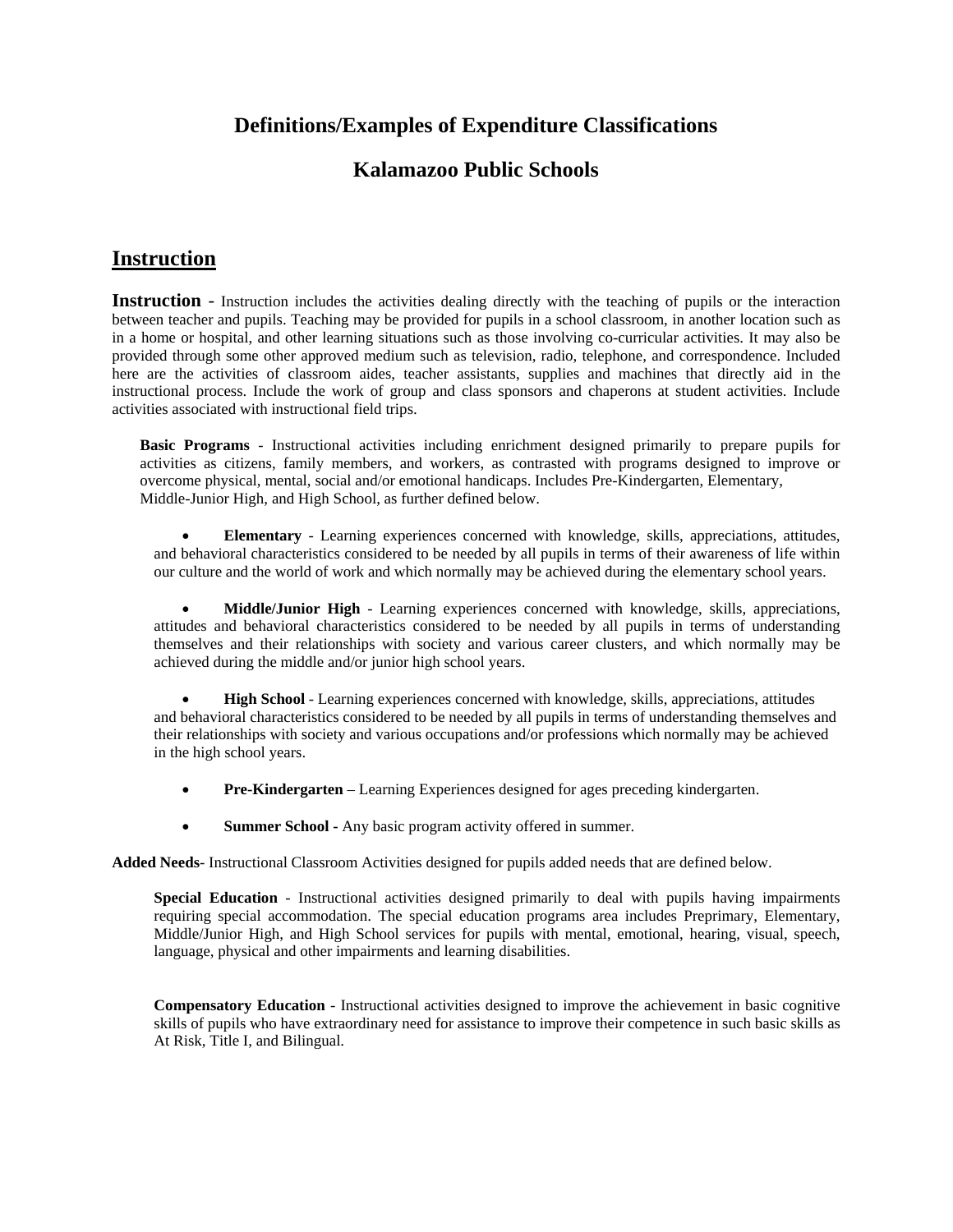**Career and Technical Education** - Instructional activities which provide laboratory, simulations or instruction offered at the secondary level, based upon individually designed learning experiences in a vocational subject preparing the pupil for competencies required in a recognized occupation coded in accordance with recognized and approved Classification of Instructional Programs (CIP) codes.

**Adult/Continuing Education** - Learning experiences designed to develop knowledge and skills to meet educational objectives of adults. Programs include activities to develop the fundamental tools of learning; develop skills and appreciation for special interest; or to enrich the aesthetic qualities of life.

# **Instructional Support Services**

**Pupil Support Services:** Consist of those activities that are designed to assess and improve the well being of pupils and to supplement the teaching process.

- **Truancy/Absenteeism Services -** Consist of those activities that have as their purpose the improvement of pupil attendance.
- **Guidance Services** Consist of those activities of counseling with pupils and parents, providing consultation with other staff members on learning problems, evaluating the abilities of pupils, assisting pupils to make their own educational and career plans and choices, assisting pupils in personal and social development, providing referral assistance, and working with other staff members in planning and conducting guidance programs for pupils.
- **Health Services –** Consist of physical and mental health services. Included are activities involved with providing pupils with appropriate medical, dental, nursing, occupational therapy, or other health services.
- **Psychological Services** Consist of those activities of administering psychological tests, interpreting the results of psychological tests, working with other staff members in planning school programs to meet the special needs of pupils as indicated by psychological tests, and planning and managing a program of psychological services including psychological counseling for the school or school system.
- **Speech Pathology and Audiology Services** Consist of those activities which have as their purpose the identification, assessment, and treatment of children with impairments in speech, hearing and language.
- **Social Work Services** Consist of those activities that have as their purpose the performance of school social work activities dealing with the problems of pupils that involve the home, school, and community.
- **Teacher Consultant -** Consists of those activities for special education programs and services.
- **Other Pupil Support Services** This function is assigned to expenditures involving monitoring activities, such as, lunchroom monitors, hall monitors, playground monitors and crossing guards.

**Instructional Staff Support**: Consist of activities associated with assisting the instructional staff with the content and process of providing learning experiences for pupils.

**Improvement of Instruction** - Consists of those activities that are designed primarily for assisting instructional staff in planning, developing, and evaluating the process of providing challenging and natural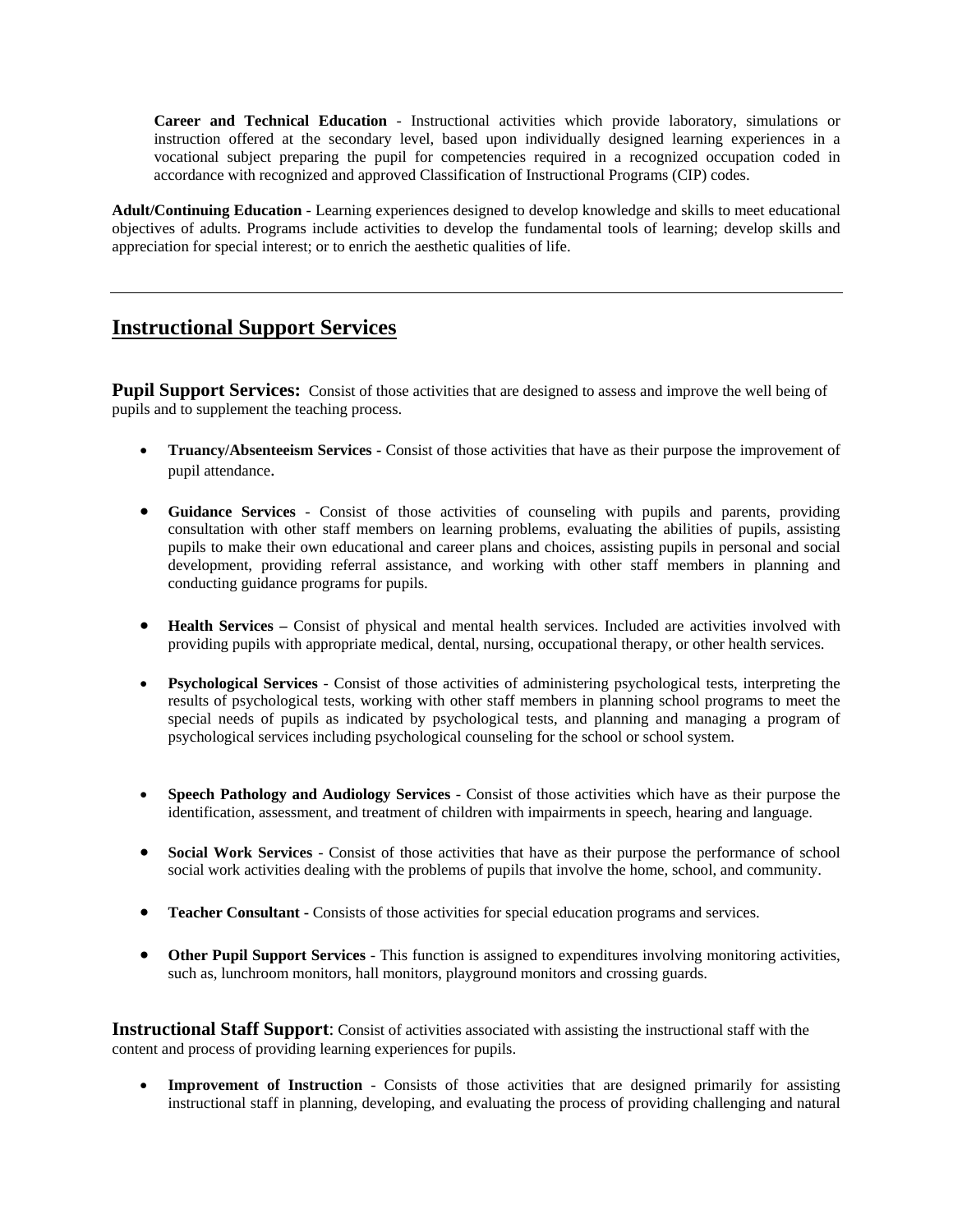learning experiences for pupils. These activities include curriculum development, techniques of instruction, child development and understanding, in-service training for instructional staff.

- **Educational Media Services** Consist of those activities such as selecting, acquiring, preparing, cataloging, and circulating books and other printed materials; planning the use of educational media by teachers and other members of the instructional staff; and guiding instructional staff members in their use of educational media. Included here are the activities for planning the use of the educational media by pupils and instructing pupils in their use of media materials.
- **Instruction Related Technology -** Consists of all technology activities and services for the purpose of supporting instruction. Specifically costs associated with the operation and support of computer learning labs, media center computer labs, instructional technology centers, instructional networks, and establishing technology for distance learning programs.
- **Supervision and Direction of Instructional Staff -** Directing and managing instructional services. Includes the activities of program coordination and program compliance monitoring. Examples: Special Education, Career Technical, and Title I directors.
- **Academic Student Assessment –** Services rendered for the academic assessment of pupils. Examples: Purchased academic testing services, purchased grading services, academic testing supplies.
- **Other Instructional Staff Services** Consist of activities other than those defined above to assist instructional staff.

### **Non-Instructional Support Services**

**Support Services-General Administration** - Consist of those activities concerned with establishing policy, operating schools and the school system, and providing the essential facilities and services for the staff and pupils. Also included are community relations (district wide activities and programs designed to improve school/community relations.)

- **Board of Education** Activities performed by the elected body that has been created according to state law and vested with responsibilities for educational activities in a school district.
- **Executive Administration** Those activities associated with the district-wide general or executive responsibilities, including the development and execution of school district policies through staff at all levels.

**Support Service School Administration** – Consists of those activities concerned with overall administrative responsibility for a single school.

**Office of the Principal –** Activities performed by the principal, assistant principal and other assistants in the general supervision of all operations of the school building; evaluation of staff members of the school; supervision and maintenance of the school records are included under this function, along with clerical staff for these activities.

**Support Services Business** – Activities concerned with purchasing, paying, transporting, exchanging and maintaining goods and services for the school district.

• **Fiscal Services** – Activities concerned with the fiscal operations of the school system. This function includes budgeting, receiving and disbursing, financial accounting, payroll, purchasing, inventory control, and internal auditing.